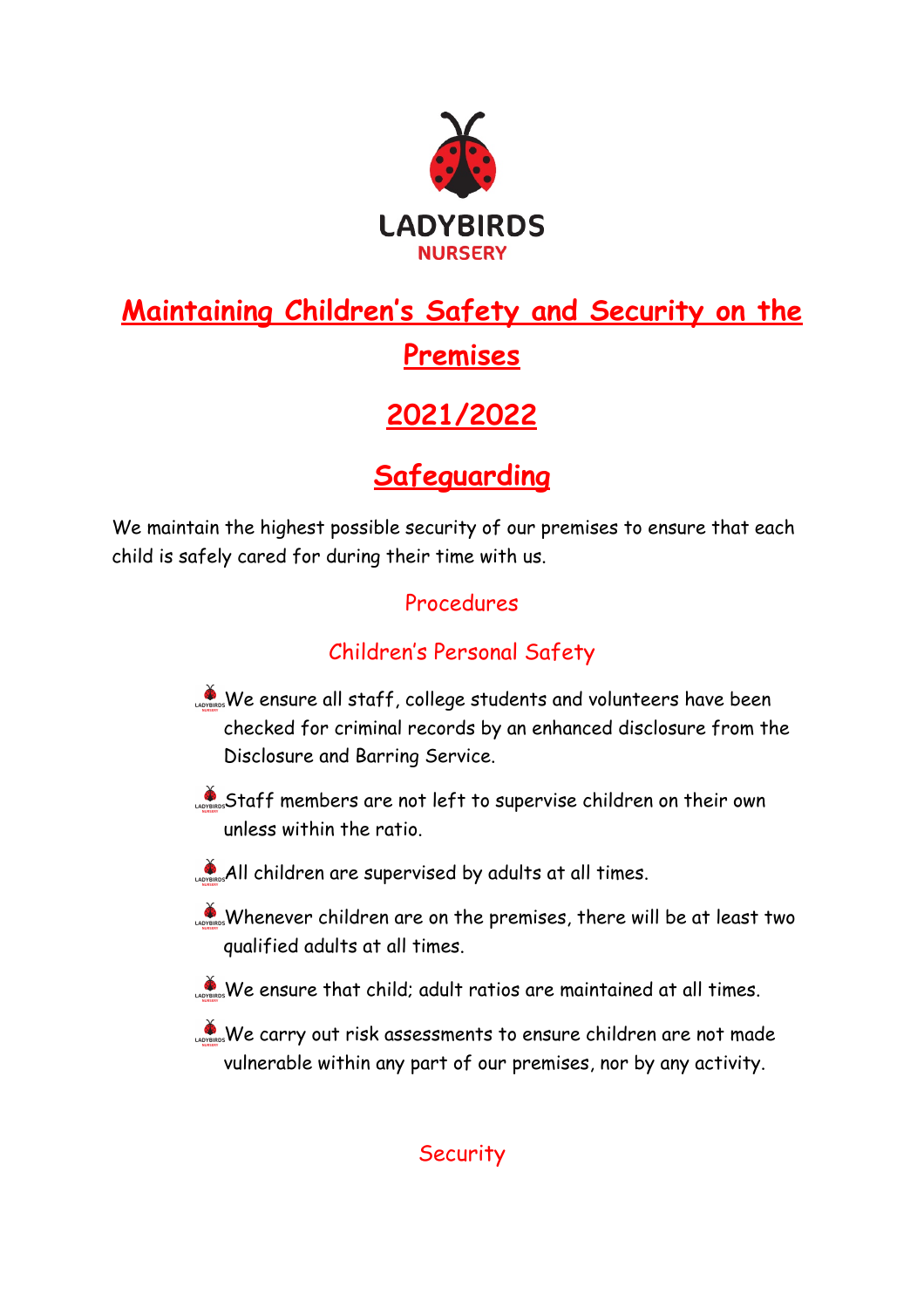Systems are in place for the safe arrival and departure of children, registers are taken daily.

Registers are taken after moving from room to room and playing outside.

**The children's arrival and departure time is recorded in the** register.

Staff record their arrival and departure time in the signing in book in the staff room. They also record when they leave the premises for lunch and breaks and sign back in when they come in.

**The main entrance, and the back entrance are now fitted with a** secure bio-metric finger print system (2018)

**There is a password system in place, we encourage parents to use** this system, this is to identify any third party that comes to collect a child. The person will be asked for the password before being allowed through the internal doors.

Staff and students are not permitted to bring personal possessions into the nursery rooms. We have a staff room to store any personal belongings.

**Mobile phones are not allowed in the nursery rooms, parents are** asked also not to use their phones in the nursery. There are signs all around for reminders for parents.

For parents with English as an additional language, we have put visual signs to stop parents using their mobile phones.

Issue Date January 2016 Date to be Reviewed January 2017

Date Reviewed May 2017

Date to be Reviewed May 2018

Date Reviewed May 2018